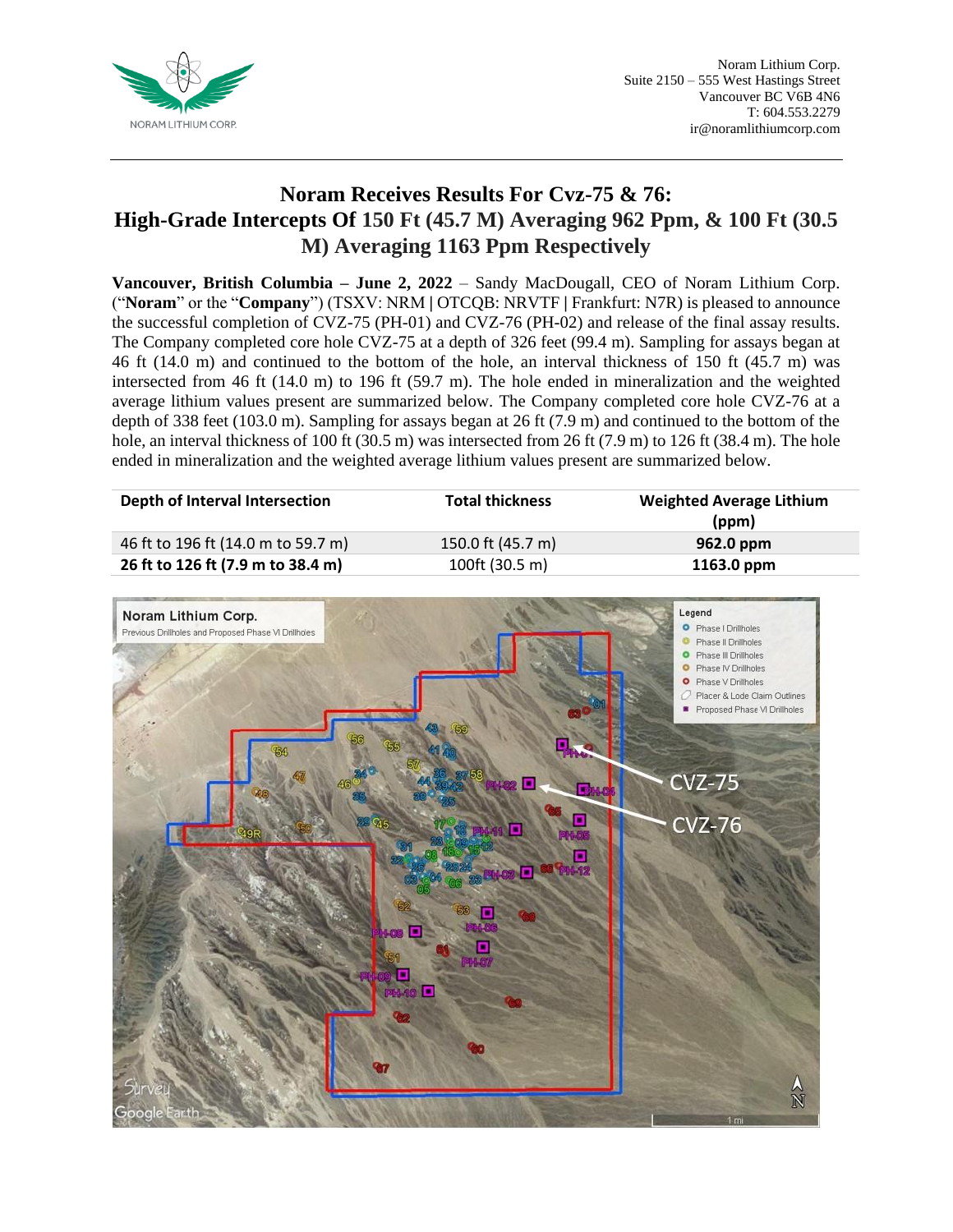*Figure 1 – Location of all past drill holes (Phase I to Phase V) previously completed in addition to the 12 proposed holes for Phase V1. Phase VI holes are indicated in purple.*



*Figure 2. Comparative stratigraphy and assay results for drill holes CVZ-76 and CVZ-75 as compared to CVZ-63 which was drilled as part of a prior program. The histogram on the sides of the holes are the composited lithium grades in ppm Li. The cross section has a 4X vertical exaggeration.*

"Holes CVZ-75 and CVZ-76 were located near the northeast end of the Phase V and Phase VI drilling. This is an area where the sediments are thinner since we are getting close to the basin margin. However, the lithium grades continue to be high. These holes are expected to continue to upgrade portions of the Zeus resource from inferred to indicated in Noram's upcoming PFS." comments Brad Peek, VP of Exploration and geologist on all six phases of Noram's Clayton Valley exploration drilling.

| Hole ID       | Sample No. | From (ft) | To (ft) | From (m) | To (m) | Li (ppm) |
|---------------|------------|-----------|---------|----------|--------|----------|
| <b>CVZ-75</b> | 1748394    | 46        | 56      | 14.0     | 17.1   | 1690     |
| <b>CVZ-75</b> | 1748395    | 56        | 66      | 17.1     | 20.1   | 890      |
| <b>CVZ-75</b> | 1748396    | 66        | 76      | 20.1     | 23.2   | 840      |
| <b>CVZ-75</b> | 1748397    | 76        | 86      | 23.2     | 26.2   | 910      |
| <b>CVZ-75</b> | 1748398    | 86        | 96      | 26.2     | 29.3   | 1420     |
| <b>CVZ-75</b> | 1748399    | 96        | 106     | 29.3     | 32.3   | 1160     |
| <b>CVZ-75</b> | 1748400    | 106       | 116     | 32.3     | 35.4   | 1010     |
| <b>CVZ-75</b> | 1748401    | 116       | 126     | 35.4     | 38.4   | 900      |
| <b>CVZ-75</b> | 1748402    | 126       | 136     | 38.4     | 41.5   | 870      |
| <b>CVZ-75</b> | 1748404    | 136       | 146     | 41.5     | 44.5   | 850      |
| <b>CVZ-75</b> | 1748405    | 146       | 156     | 44.5     | 47.5   | 820      |
| <b>CVZ-75</b> | 1748406    | 156       | 166     | 47.5     | 50.6   | 810      |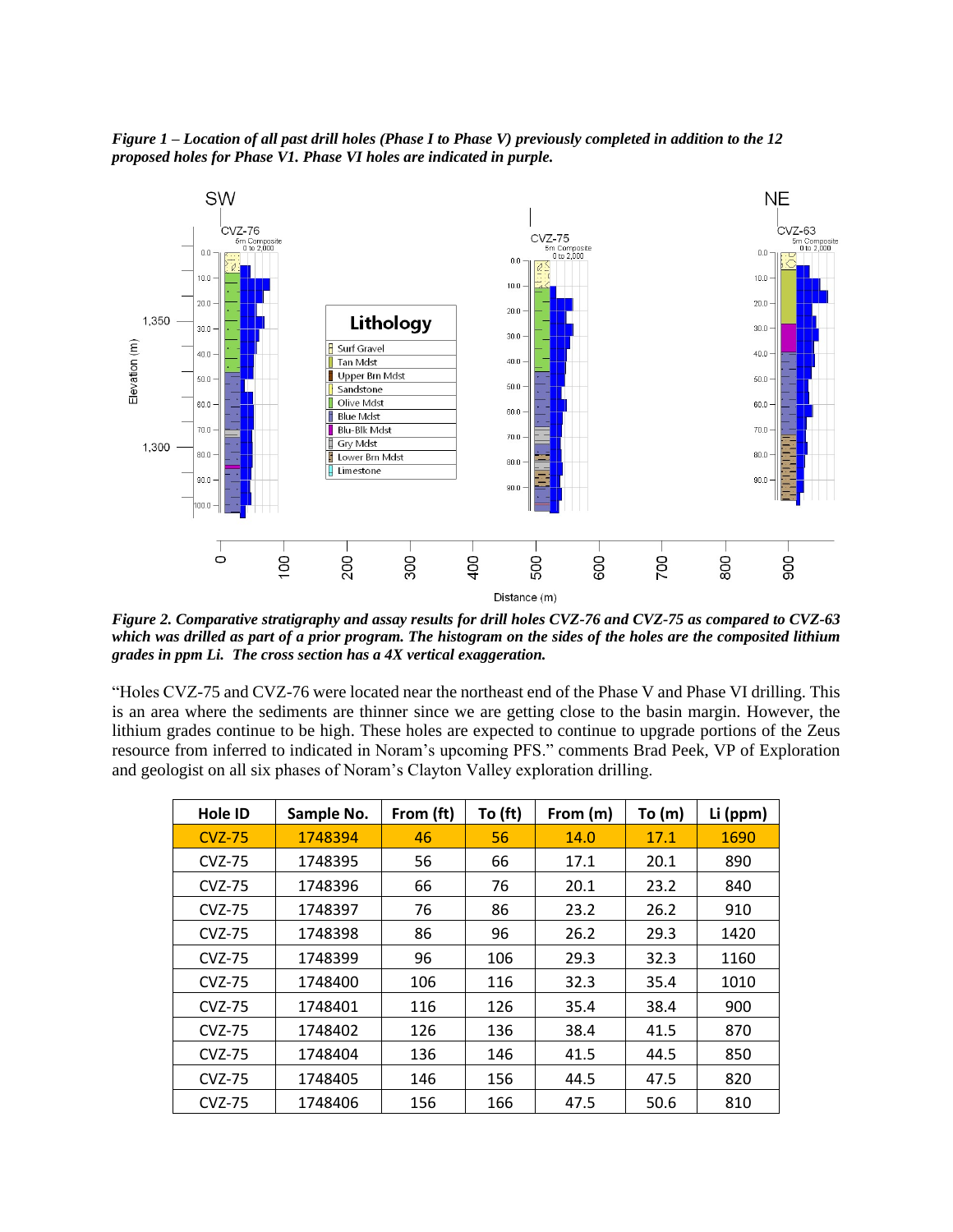| <b>CVZ-75</b> | 1748407 | 166 | 176 | 50.6 | 53.6 | 620  |
|---------------|---------|-----|-----|------|------|------|
| <b>CVZ-75</b> | 1748408 | 176 | 186 | 53.6 | 56.7 | 510  |
| <b>CVZ-75</b> | 1748409 | 186 | 196 | 56.7 | 59.7 | 1130 |
| <b>CVZ-75</b> | 1748410 | 196 | 206 | 59.7 | 62.8 | 800  |
| <b>CVZ-75</b> | 1748411 | 206 | 216 | 62.8 | 65.8 | 560  |
| <b>CVZ-75</b> | 1748412 | 216 | 226 | 65.8 | 68.9 | 650  |
| <b>CVZ-75</b> | 1748413 | 226 | 236 | 68.9 | 71.9 | 680  |
| <b>CVZ-75</b> | 1748414 | 236 | 246 | 71.9 | 75.0 | 510  |
| <b>CVZ-75</b> | 1748415 | 246 | 256 | 75.0 | 78.0 | 650  |
| <b>CVZ-75</b> | 1748416 | 256 | 266 | 78.0 | 81.1 | 570  |
| <b>CVZ-75</b> | 1748417 | 266 | 276 | 81.1 | 84.1 | 770  |
| <b>CVZ-75</b> | 1748418 | 276 | 286 | 84.1 | 87.2 | 570  |
| <b>CVZ-75</b> | 1748419 | 286 | 296 | 87.2 | 90.2 | 510  |
| <b>CVZ-75</b> | 1748420 | 296 | 306 | 90.2 | 93.3 | 770  |
| <b>CVZ-75</b> | 1748421 | 306 | 316 | 93.3 | 96.3 | 470  |
| <b>CVZ-75</b> | 1748422 | 316 | 326 | 96.3 | 99.4 | 600  |

*Table 1 – Sample results from CVZ-75 from 46 ft (14.0 m) to depth of 326 ft (99.4 m).*

| Hole ID       | Sample No. | From (ft) | To $(ft)$ | From (m) | To $(m)$ | Li (ppm) |
|---------------|------------|-----------|-----------|----------|----------|----------|
| <b>CVZ-76</b> | 1748426    | 26        | 36        | 7.9      | 11.0     | 1320     |
| <b>CVZ-76</b> | 1748427    | 36        | 46        | 11.0     | 14.0     | 1620     |
| <b>CVZ-76</b> | 1748428    | 46        | 56        | 14.0     | 17.1     | 1620     |
| <b>CVZ-76</b> | 1748429    | 56        | 66        | 17.1     | 20.1     | 970      |
| <b>CVZ-76</b> | 1748430    | 66        | 76        | 20.1     | 23.2     | 830      |
| <b>CVZ-76</b> | 1748431    | 76        | 86        | 23.2     | 26.2     | 910      |
| <b>CVZ-76</b> | 1748432    | 86        | 96        | 26.2     | 29.3     | 1460     |
| <b>CVZ-76</b> | 1748433    | 96        | 106       | 29.3     | 32.3     | 1070     |
| <b>CVZ-76</b> | 1748434    | 106       | 116       | 32.3     | 35.4     | 930      |
| <b>CVZ-76</b> | 1748435    | 116       | 126       | 35.4     | 38.4     | 900      |
| <b>CVZ-76</b> | 1748436    | 126       | 136       | 38.4     | 41.5     | 780      |
| <b>CVZ-76</b> | 1748437    | 136       | 146       | 41.5     | 44.5     | 710      |
| <b>CVZ-76</b> | 1748438    | 146       | 156       | 44.5     | 47.5     | 670      |
| <b>CVZ-76</b> | 1748439    | 156       | 168       | 47.5     | 51.2     | 720      |
| <b>CVZ-76</b> | No Sample  | 168       | 178       | 51.2     | 54.3     |          |
| <b>CVZ-76</b> | 1748440    | 178       | 188       | 54.3     | 57.3     | 460      |
| <b>CVZ-76</b> | 1748441    | 188       | 198       | 57.3     | 60.4     | 840      |
| <b>CVZ-76</b> | 1748442    | 198       | 208       | 60.4     | 63.4     | 700      |
| <b>CVZ-76</b> | 1748443    | 208       | 218       | 63.4     | 66.4     | 740      |
| <b>CVZ-76</b> | 1748444    | 218       | 228       | 66.4     | 69.5     | 720      |
| <b>CVZ-76</b> | 1748445    | 228       | 238       | 69.5     | 72.5     | 710      |
| <b>CVZ-76</b> | 1748446    | 238       | 248       | 72.5     | 75.6     | 520      |
| <b>CVZ-76</b> | 1748447    | 248       | 258       | 75.6     | 78.6     | 680      |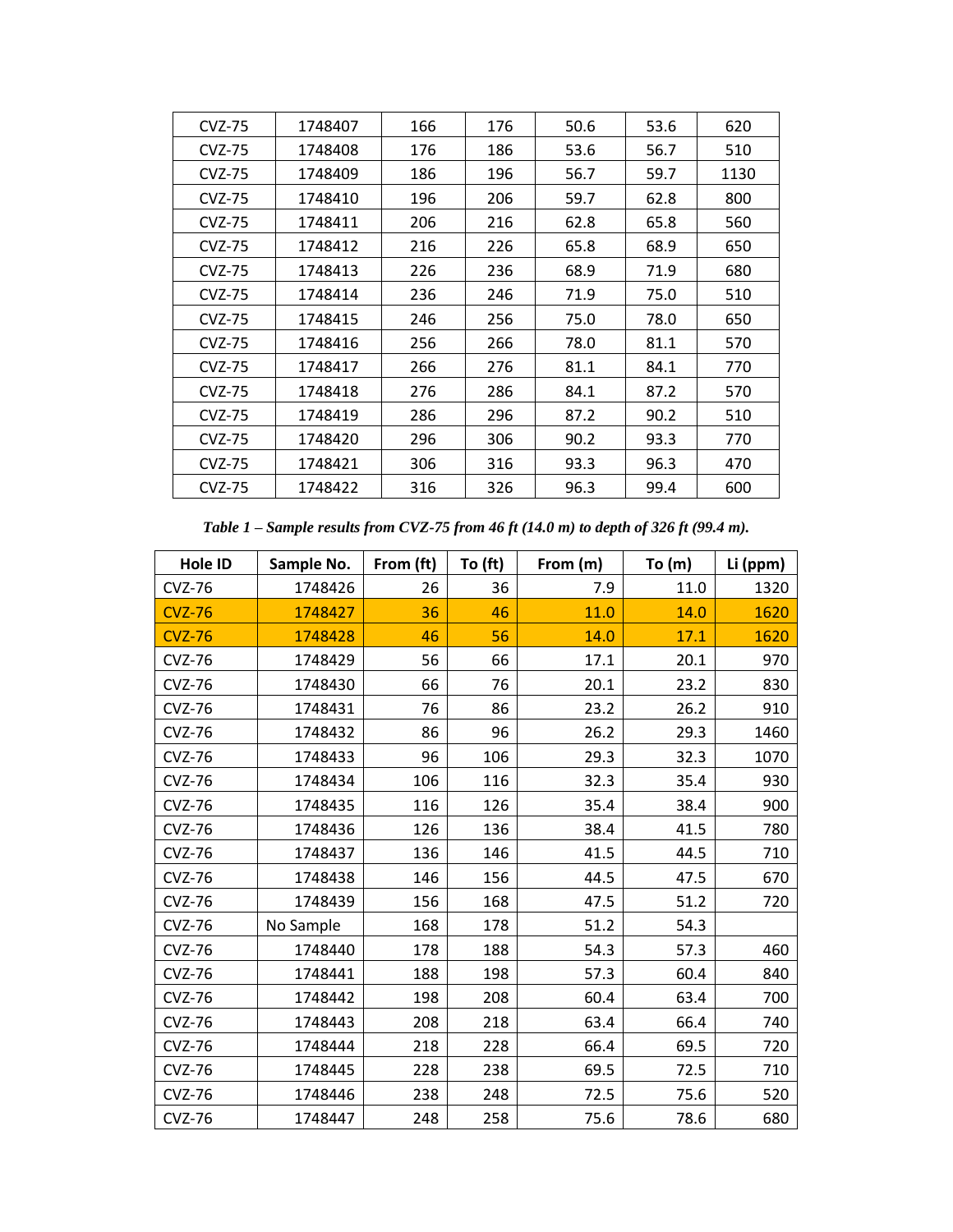| <b>CVZ-76</b> | 1748448 | 258 | 268 | 78.6  | 81.7  | 640 |
|---------------|---------|-----|-----|-------|-------|-----|
| CVZ-76        | 1748449 | 268 | 278 | 81.7  | 84.7  | 640 |
| CVZ-76        | 1748450 | 278 | 288 | 84.7  | 87.8  | 590 |
| CVZ-76        | 1748451 | 288 | 298 | 87.8  | 90.8  | 590 |
| CVZ-76        | 1748452 | 298 | 308 | 90.8  | 93.9  | 449 |
| CVZ-76        | 1748453 | 308 | 318 | 93.9  | 96.9  | 610 |
| CVZ-76        | 1748454 | 318 | 328 | 96.9  | 100.0 | 560 |
| CVZ-76        | 1748455 | 328 | 338 | 100.0 | 103.0 | 470 |

| Table 2 – Sample results from CVZ-76 from 26 ft (7.9 m) to depth of 338 ft (103.0 m). |  |  |
|---------------------------------------------------------------------------------------|--|--|
|                                                                                       |  |  |

All samples were analyzed by the ALS laboratory in Reno, Nevada. QA/QC samples were included in the sample batch and returned values that were within their expected ranges.

The technical information contained in this news release has been reviewed and approved by Brad Peek., M.Sc., CPG, who is a Qualified Person with respect to Noram's Clayton Valley Lithium Project as defined under National Instrument 43-101.

## **About Noram Lithium Corp.**

Noram Lithium Corp. (TSXV: NRM **|** OTCQB: NRVTF **|** Frankfurt: N7R) is a well-financed Canadian based advanced Lithium development stage company with less than 90 million shares issued and a fully funded treasury. Noram is aggressively advancing its Zeus Lithium Project in Nevada from the development-stage level through the completion of a Pre-Feasibility Study in 2022.

The Company's flagship asset is the Zeus Lithium Project ("Zeus"), located in Clayton Valley, Nevada. The Zeus Project contains a current 43-101 measured and indicated resource estimate\* of **363 million tonnes grading 923 ppm lithium, and an inferred resource of 827 million tonnes grading 884 ppm lithium utilizing a 400 ppm Li cut-off**. In December 2021, a robust PEA\*\* indicated an After-Tax NPV(8) of US\$1.3 Billion and IRR of 31% using US\$9,500/tonne Lithium Carbonate Equivalent (LCE). Using the LCE long term forecast of US\$14,000/tonne, the PEA indicates an NPV (8%) of approximately US\$2.6 Billion and an IRR of 52% at US\$14,000/tonne LCE.

Please visit our web site for further information: [www.noramlithiumcorp.com.](http://www.noramlithiumcorp.com/)

## **ON BEHALF OF THE BOARD OF DIRECTORS**

Sandy MacDougall Chief Executive Officer and Director C: 778.999.2159

## **For additional information please contact:**

Peter A. Ball President and Chief Operating Officer peter@noramlithiumcorp.com C: 778.344.4653

*Neither the TSX Venture Exchange nor its Regulation Services Provider (as that term is defined in the policies of the TSX Venture Exchange) accepts responsibility for the adequacy or accuracy of this release. This news release may contain forward-looking information which is not*  comprised of historical facts. Forward-looking information involves risks, uncertainties and other factors that could cause actual events, results, *performance, prospects and opportunities to differ materially from those expressed or implied by such forward-looking information. Forward-*